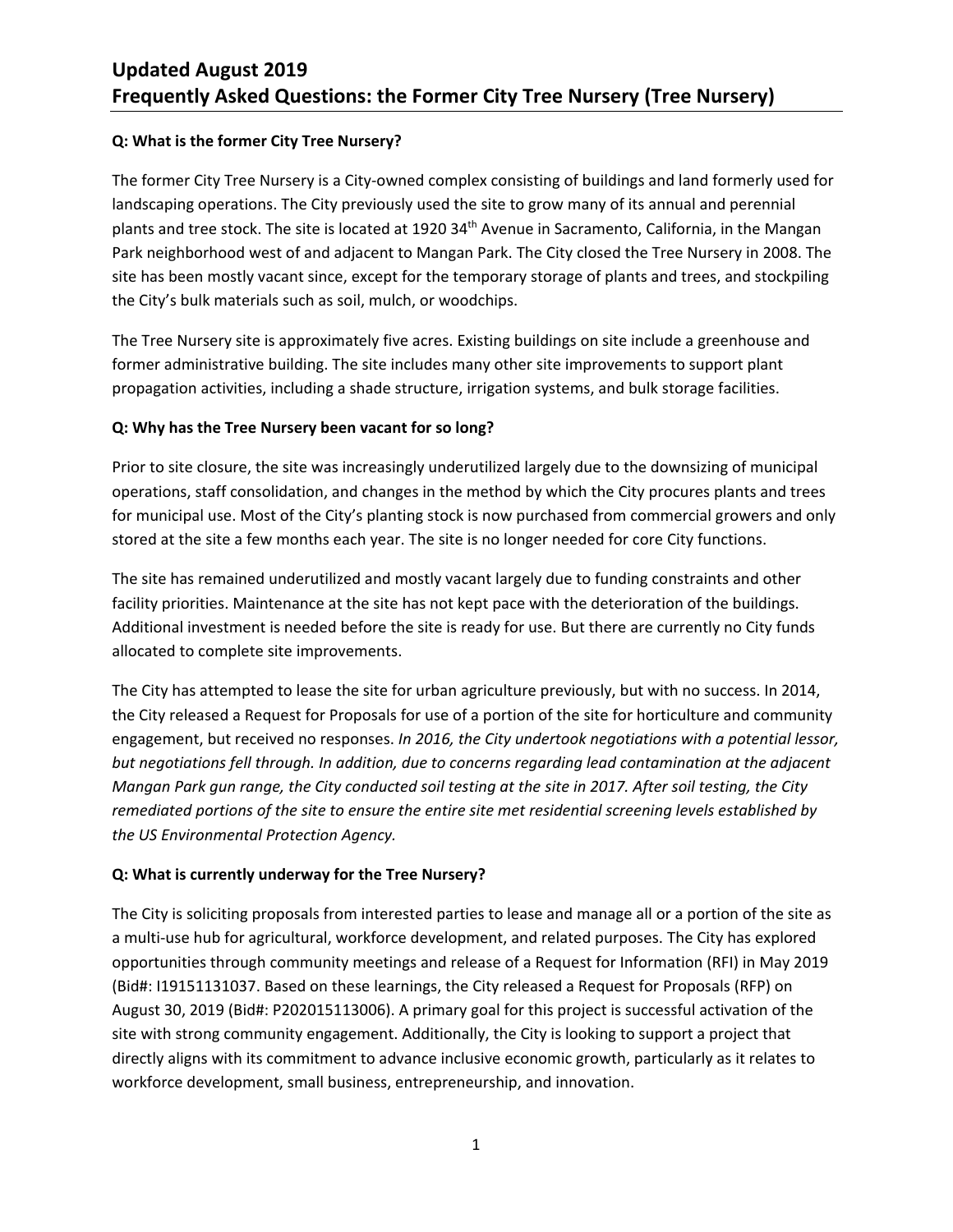# **Updated August 2019 Frequently Asked Questions: the Former City Tree Nursery (Tree Nursery)**

Unlike other City-run community gardens, this effort would result in privately-managed urban agriculture activities. However, the successful respondent to the RFP would be responsible for managing sub-leases to the property and providing community access. While the City may elect to enter into one or more leases, depending on proposals received, the preferred structure would be to have one master tenant who would then manage sub-tenants with a variety of uses on the site.

Before the project can proceed, funding must be identified. The City anticipates that funds may come from a mixture of private funds, donations, and public funding. The funding approach will be confirmed based on the successful RFP respondent.

### **Q: What is the anticipated timeline for the project?**

September 20, 2019 is the deadline for responses to the City's RFP for leasing the site. The City anticipates executing a contract with the successful respondent no later than November of 2019. Pending confirmation of project funding, site preparation could begin as early 2020, with active agriculture operations on site by Spring 2020. Timing is dependent on funding.

#### **Q: How much will the project cost?**

Total costs for the project will vary based on the type of activities and improvements that are ultimately implemented. The City anticipates that up to \$200,000 in initial site investment may be necessary to ensure that buildings and infrastructure are ready for tenant operations. Additional funds may be needed to support ongoing maintenance and operations.

### **Q: I am an urban farmer – how do I propose activities or gain access for the Tree Nursery?**

Qualified parties can submit a response to the City's RFP by September 20, 2019 through the City's PlanetBids website: [https://www.planetbids.com/portal/portal.cfm?CompanyID=15300.](https://www.planetbids.com/portal/portal.cfm?CompanyID=15300) Refer to Bid#: P202015113006.

At this time, the City is seeking responses from groups that can manage the entire Tree Nursery site and facilitate access to sub-tenants and others. The RFP is not intended for those simply seeking a small portion of the site for activities such as growing. Interested individuals can monitor updates for future opportunities to access the site, which the City anticipates after a lease is executed and a site manager established.

## **Q: I did not respond to the May 2019 Request for Information – can I still submit a proposal in response to the RFP?**

Yes, qualified parties are eligible to submit an RFP response whether or not they responded to the May 2019 RFI. Refer to the RFP for evaluation criteria and further guidance: [https://www.planetbids.com/portal/portal.cfm?CompanyID=15300.](https://www.planetbids.com/portal/portal.cfm?CompanyID=15300)